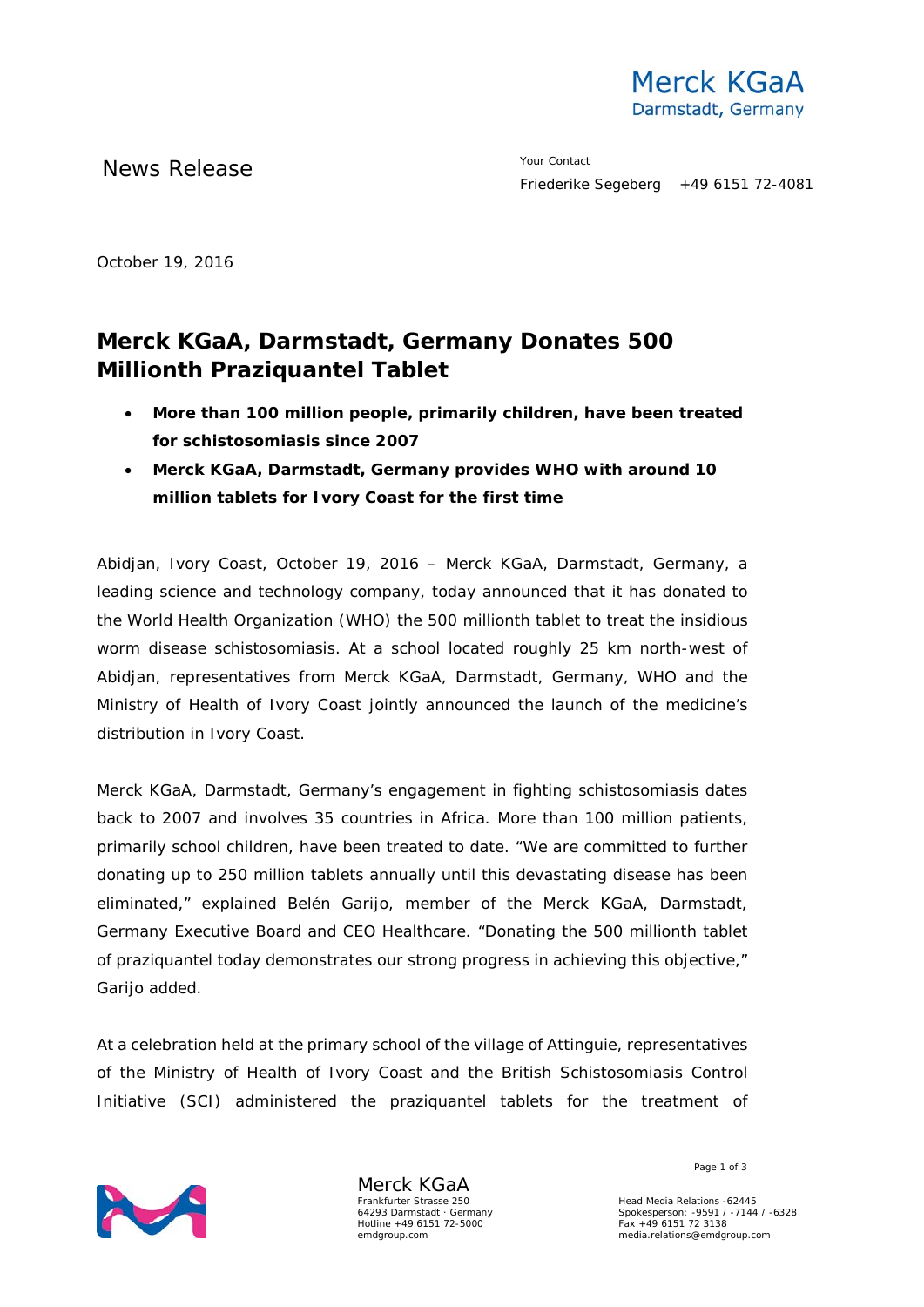### News Release

schistosomiasis to the children. Depending on their height, the children receive between one and five tablets. Furthermore, the teachers explained to them the causes of the tropical worm disease. For this purpose, Merck KGaA, Darmstadt, Germany has donated a total of 20,000 educational booklets to WHO for Ivory Coast.

According to WHO, almost 20% of the Ivory Coast population requires treatment. To date, the U.S. development agency USAID and the Schistosomiasis Control Initiative (SCI) have supported the government of Ivory Coast in its fight against schistosomiasis. As a member of the Global Schistosomiasis Alliance, Merck KGaA, Darmstadt, Germany has been cooperating with both organizations since 2014. Within the scope of this cooperation, the company has donated to WHO at short notice 3.6 million tablets for 2016. Consequently, Ivory Coast is benefiting for the first time from the partnership between Merck KGaA, Darmstadt, Germany and WHO. For 2017, Merck KGaA, Darmstadt, Germany will provide WHO with 6.5 million tablets for the West African country.

Schistosomiasis affects an estimated 260 million people worldwide. The infection rate is especially high among children, and the consequences are serious. The parasitic disease stunts growth, causes learning disabilities, and leads to anemia. Merck KGaA, Darmstadt, Germany is donating praziquantel tablets to WHO as part of its responsibility for society and within Health, one of its corporate responsibility strategic activities. Praziquantel is well tolerated and the most effective treatment to date for schistosomiasis. In addition, Merck KGaA, Darmstadt, Germany is supporting educational and awareness programs, researching schistosomiasis therapies for very young children and cooperating with partners in the Global Schistosomiasis Alliance.

#### **Schistosomiasis**

Schistosomiasis is a chronic condition and is one of the most common and most devastating parasitic diseases in tropical countries. It is estimated that 260 million people are infected worldwide and that around 280,000 die from it each year. Flatworms transmit the chronic disease. It is widespread in tropical and subtropical regions where large sections of the populations have no access to clean water and sanitary installations. People become infected with the disease by worm larvae mainly in freshwater, for example while working, swimming, fishing or washing their clothes. The miniscule larvae penetrate human skin, enter the blood vessels and attack internal organs. The infection rate is particularly high among school-aged children. Praziquantel is the only active ingredient with which all forms of schistosomiasis can be treated. WHO has therefore deemed praziquantel, the most cost-efficient solution for the health of patients in need, as the drug of choice.